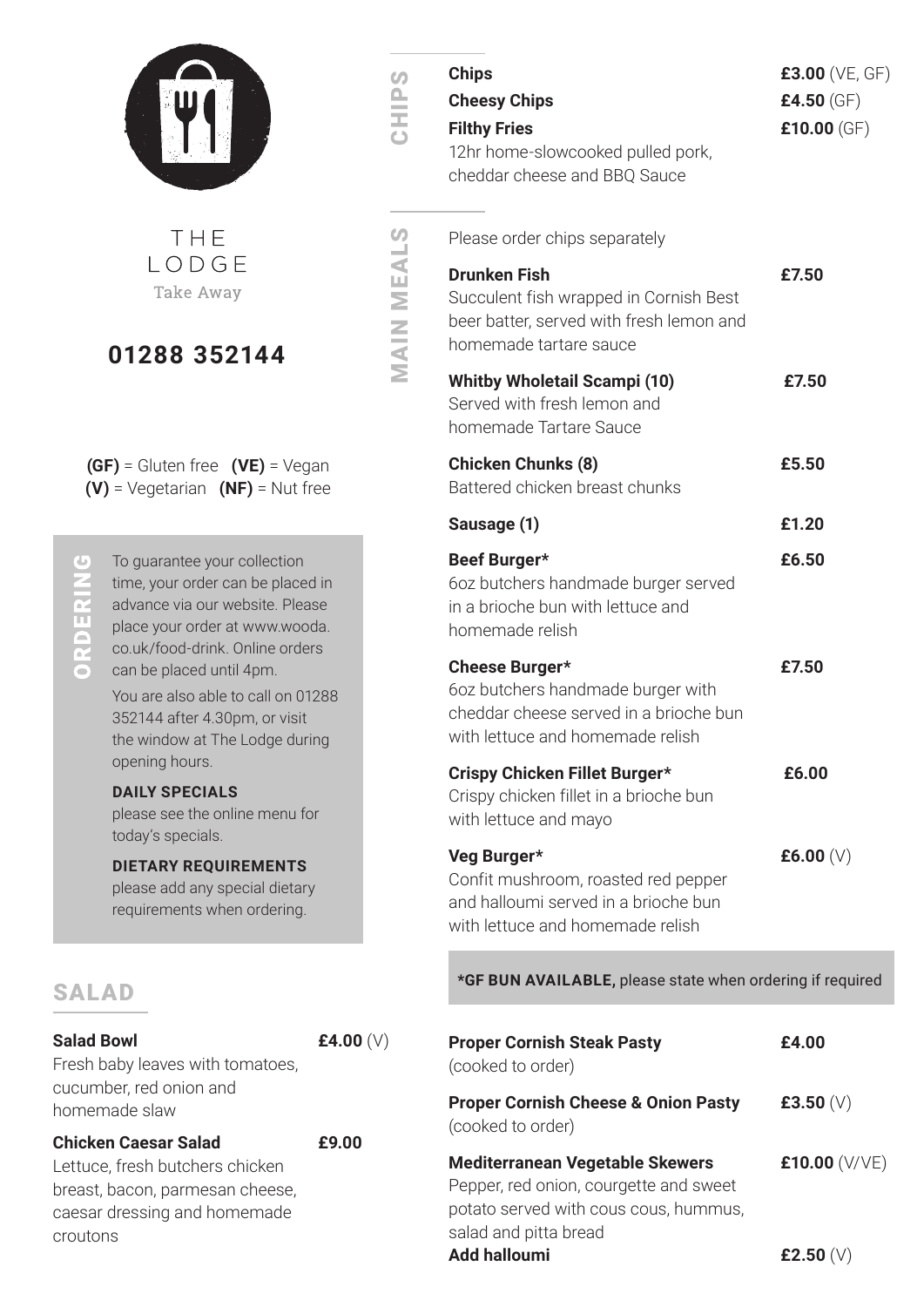

THE  $IOPGE$ Take Away

#### **01288 352144**

**(GF)** = Gluten free **(VE)** = Vegan **(V)** = Vegetarian **(NF)** = Nut free

## $\overline{\mathbf{C}}$ 'n

To guarantee your collection time, your order can be placed in advance via our website. Please place your order at www.wooda. co.uk/food-drink. Online orders can be placed until 4pm.

You are also able to call on 01288 352144 after 4.30pm, or visit the window at The Lodge during opening hours.

#### **DAILY SPECIALS**

please see the online menu for today's specials.

#### **DIETARY REQUIREMENTS**

please add any special dietary requirements when ordering.

| Sausages (2) & Chips                  | £4.95 |
|---------------------------------------|-------|
| <b>Chicken Chunks (4) &amp; Chips</b> | £4.95 |
| Scampi (5) & Chips                    | £5.50 |
| Large Cod Fish Finger (1) & Chips     | £5.00 |

| 12" pizza handstretched base (GF 10" only)                                           |       |                     |        |
|--------------------------------------------------------------------------------------|-------|---------------------|--------|
|                                                                                      | 9"    | <b>10" GF</b>       | 12"    |
| <b>Margarita</b><br>Cheese and tomato                                                | £5.50 | £7.50               | £8.50  |
| <b>Hawaiian</b><br>Chefs Ham and pineapple                                           | £5.80 | £8.50               | £9.50  |
| <b>Vegetarian</b><br>Mushrooms, onions, peppers, garlic and sun blushed<br>tomatoes. | £7.50 | £9.50               | £10.50 |
| <b>Four Cheese</b><br>Cornish blue, cheddar, goats cheese and mozzarella             |       | £8.00 £10.00 £11.00 |        |
| <b>Extra Toppings</b><br>Depperani episp resetad gerlie eil                          |       |                     | £0.60  |

Pepperoni, onion, roasted garlic oil, ham, pineapple, sun blushed tomatoes, sweetcorn, goats cheese

| <b>Garlic Baguette</b> | £2.50 $(V)$ |
|------------------------|-------------|
| with cheese            | £3.50 $(V)$ |

| <b>Mushy Peas</b>            | £1.25       |
|------------------------------|-------------|
| <b>Curry Sauce</b>           | £1.25       |
| <b>Homemade Slaw</b>         | £2.00       |
| Onion Rings (8)              | £3.00       |
| <b>Baked Beans</b>           | £1.25       |
| Jacket Potato                | £2.00 $(V)$ |
| With butter                  | £3.00       |
| Add cheese                   | £1.00       |
| <b>Sauces</b>                | £0.60       |
| Brown, Tomato, Mayo, Tartare |             |

**Homemade Cheesecake of the Day £4.00** (GF) served with clotted cream

**Homemade Rocky Road E3.75** (GF)

(see online menu for today's cheesecake)

DESSERTS ESSERT

 $\overline{\square}$ 

5

EXTRAS

TRAS

MINI MEALS

**MINI MEALS** 

STONEBAKED PIZZAS

STONEBAKED PIZZAS

with glace cherries, marshmallows and biscuits